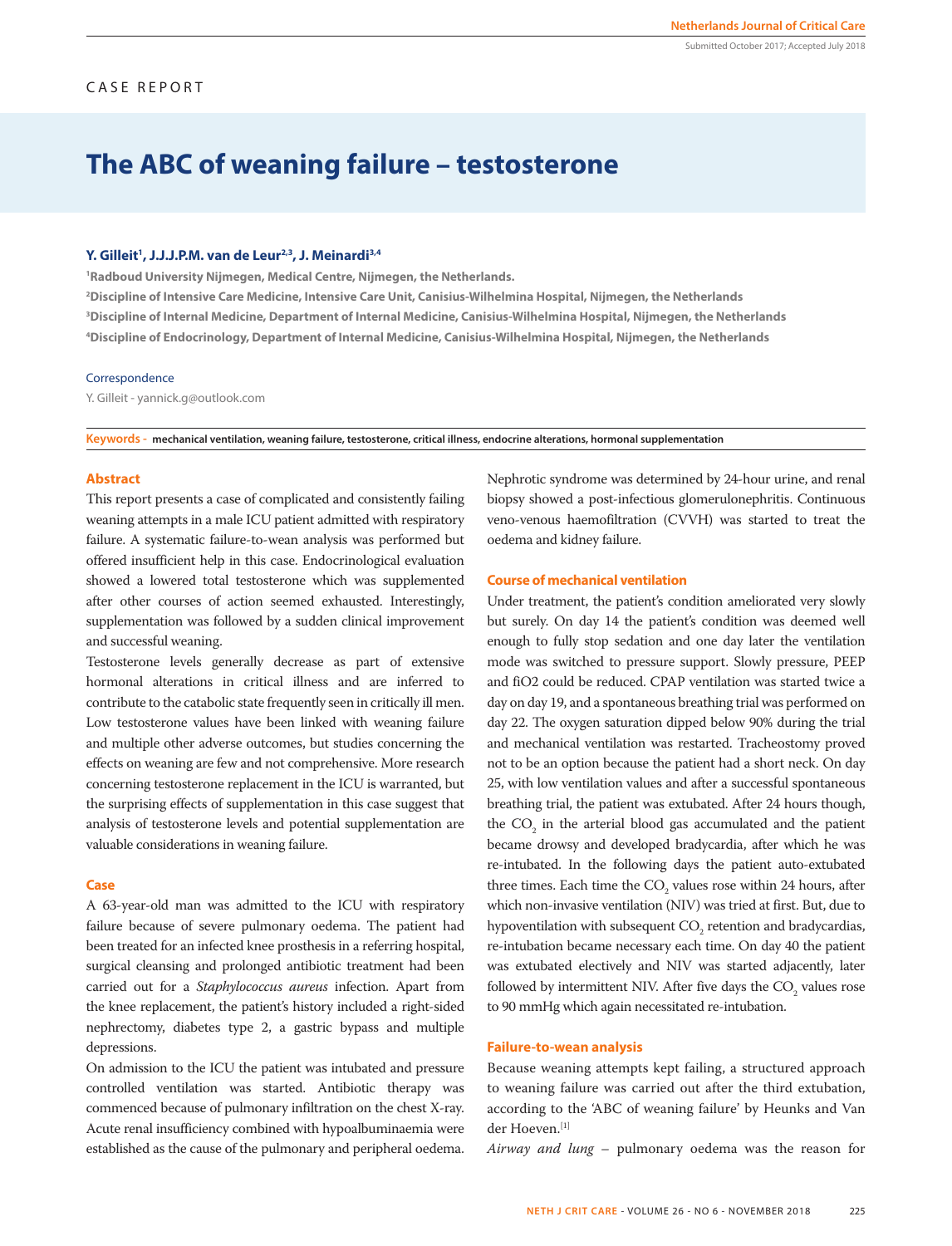Weaning failure and testosterone

admission and was treated successfully by extracting fluids using CVVH. Infiltrative abnormalities found on CT-thorax subsided fully under antibiotic therapy, only a *Sphingomonas paucimobilis* was found in bronchial cultures. CT and ventilation conditions showed no sign of obstruction so bronchoscopy was waived.

*Brain* – the patient had a delirium during his stay, which slowly subsided after treatment with antipsychotics (CAM-ICU negative). Sleeping problems were treated with mirtazapine, melatonin, and benzodiazepines without causing drowsiness during the daytime. A psychiatrist was consulted and found no signs of active depression or other hindering mood disorders, although the patient did come across as rather passive and lethargic.

*Cardiac* – ECG showed no relevant abnormalities. A transthoracic echocardiogram showed good function of the left ventricle and grade 1 diastolic dysfunction, which would give no cause for weaning failure. Additionally, NT-proBNP was measured before and after extubation but gave no indication of a decrease in cardiac function.

*Diaphragm and respiratory muscles* – a diaphragm ultrasound was performed and showed good movement bilaterally. Neurological examination indicated no sign of neuromuscular disorders and showed reasonable muscle strength overall. The respiratory muscles were trained with inspiratory muscle training and during training the patient had a maximal inspiratory pressure of 62  $\text{cm}H_{2}$ O while intubated (reference 63-year old male: 84-100  $\text{cmH}_{\text{2}}\text{O}$ ).

*Endocrine and metabolic* – adequate intake was ensured in collaboration with a dietician. Electrolytes were supplemented where necessary and extensive endocrinological diagnostics were performed (*table 1*).

|                      | Value (laboratory reference) |
|----------------------|------------------------------|
| Cortisol             | 672 nmol/l (100-700)         |
| <b>TSH</b>           | $6.0$ mU/l $(0.27 - 4.20)$   |
| fT4                  | 8.9 pmol/l (10-23)           |
| $IGF-1$              | 47 µg/l (Z-score -2)         |
| LH                   | $11 U/I (2-9)$               |
| <b>FSH</b>           | $12 \text{ U/l} (2-12)$      |
| Testosterone (total) | $0.7$ nmol/l $(8-25)$        |
| Prolactin            | 569 mU/l (50-400)            |

**Table 1.** Endocrinological evaluation; value (laboratory reference values)

# *Endocrine factors*

The 'ABC of weaning failure' mentions low cortisol and fT4 as possible hormonal causes for weaning failure. Cortisol supplementation reduced the duration of weaning in patients with adrenal insufficiency, while the underlying mechanism is unknown.[1] Although there is only anecdotal evidence for T4 supplementation, a markedly low T4 may reduce the respiratory muscle strength and central drive, so supplementation seems reasonable in weaning failure. Cortisol in this patient was normal and fT4 was slightly lowered but in no way atypical for

an ICU patient. Thyroid hormone levels in critically ill patients are almost always lowered in light of a non-thyroidal illness syndrome,<sup>[2]</sup> while generally not impeding the weaning process. No other hormones are mentioned in the ABC of weaning failure as possibly influencing the weaning process.

Coincidentally a markedly lowered testosterone was found; this was noted, but only with thoughts towards supplementation after hospital discharge. Its clinical relevance was deemed low in the present, critical situation. Low IGF-1 values were found, but supplementation was not considered since the most recent research on supplementation is distinctly negative.[1]

On day 49, more or less running short of options and new insights, testosterone supplementation was started with an intramuscular depot (Sustanon 1 ml, 250 mg/ml). Miraculously, one day after supplementation it became possible to successfully reduce ventilation conditions, after five days CPAP ventilation was started and on day 57 the patient was extubated. In contrast to the previous five times, values in the blood gases stayed stable and after good clinical improvement over the following four days, the patient was discharged to the ward in an ambulant state. On the day of the last, and finally successful extubation, testosterone had been supplemented to a value of 18.6 nmol/l. Maximal inspiratory pressure had risen to 94  $\text{cm}H_{2}O$ , well within the normal range for his age.

# **Discussion**

Quite some research has been done about hormonal regulation and dysregulation in ICU patients, with some about testosterone in particular. These studies are not conclusive and most of the studies specifically recommend further investigation regarding the possible effects of testosterone supplementation in ICU patients. To our knowledge such trials have never been performed.

Male hypogonadism in general is associated with significant morbidity, including muscle weakness, decreased muscle mass, cardiomyopathy and osteopenia; healing of wounds or decubiti is also impaired.[3-5]

In critically ill patients specifically, lowered testosterone impairs nitrogen retention<sup>[3,6]</sup> and therefore may compromise muscle strength and the ability to wean from mechanical ventilation. In combination with protein loss this may lead to depletion of peripheral muscles and the diaphragm after prolonged critical illness, resulting in weakness, difficulty in sustaining spontaneous breathing, inability to cough effectively, and difficulty in participating in physical therapy and training.<sup>[7]</sup> Furthermore, testosterone deficiency may impede anabolism and growth of new muscle, even with optimal nutritional support.[3]

In our patient all of the impairments mentioned above are likely to have coexisted, if not because of the low testosterone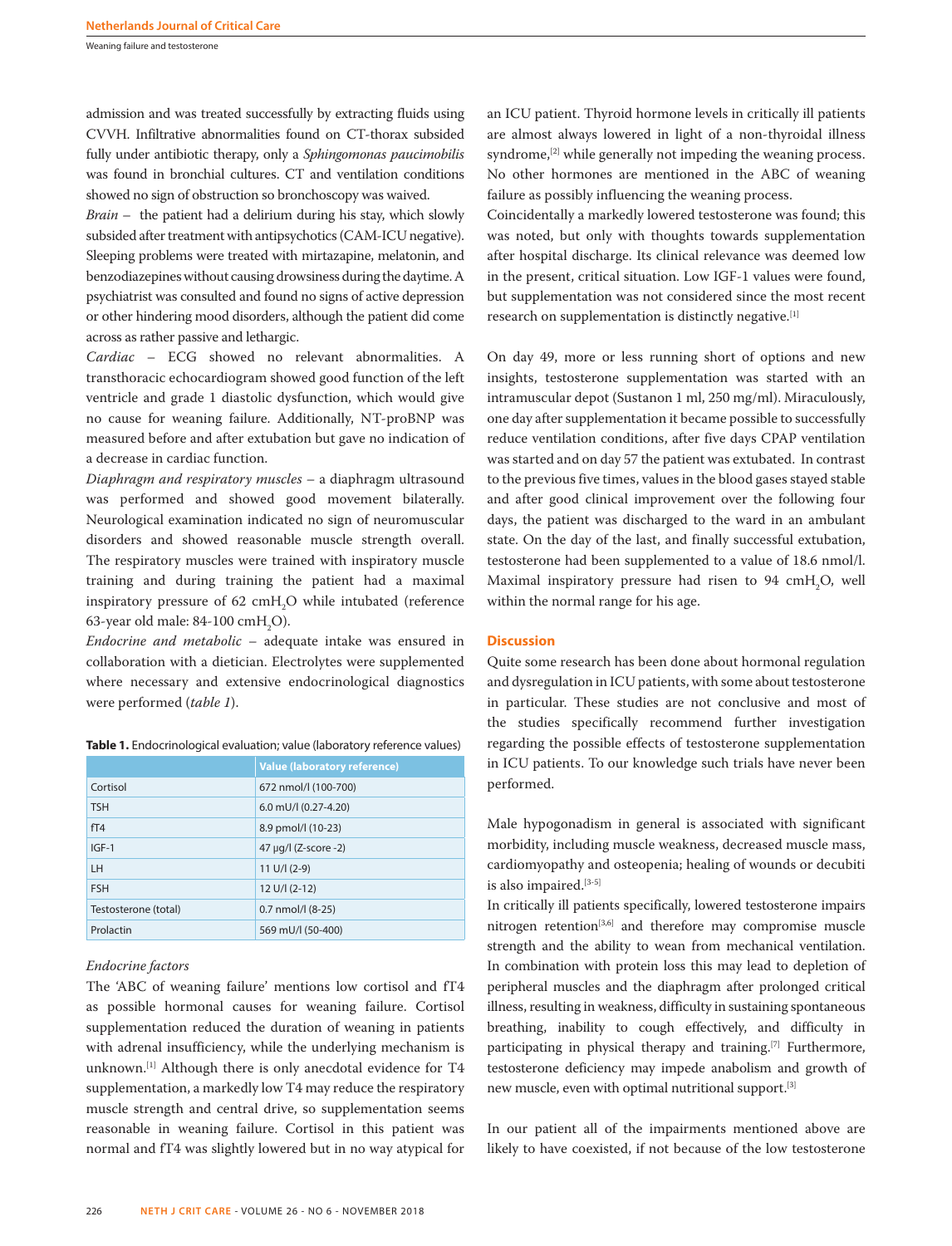levels, then because of the prolonged ICU stay and mechanical ventilation. Interestingly, all of the impairments seemed to improve after we started testosterone supplementation, reflected in the maximal inspiratory pressure measurements and in the simple fact that weaning became possible following five failures. The speed at which the clinical parameters and the clinical condition of the patient improved was very surprising though. It also seemed that apart from physical improvement, mental changes such as a marked increase in motivation had a decisive effect on successful weaning. The extremely low testosterone values before supplementation may suggest the patient had a pre-existent deficiency that may potentially have added to the dramatic effect of supplementation. The patient was referred to an endocrinologist for further analysis after hospital discharge.

Endocrine alterations in the acute phase of critical illness are characterised by low peripheral effector hormone levels, despite an actively secreting pituitary. In prolonged critical illness, however, a reduced pulsatile secretion of anterior pituitary hormones occurs. The adrenal axis with high cortisol levels in the presence of low ACTH levels is a noteworthy exception.<sup>[8,9]</sup> Beyond the failure of the somatotropic (growth hormone, and insulin-like growth factors (IGF-I and -II)) and thyrotrophic axes (TSH, T3 and T4), hypogonadism has been documented consistently in critical illness,<sup>[10-24]</sup> and has been inferred to contribute to the catabolic state frequently seen in critically ill men.[12,19,20,24,25] Testosterone levels decrease during the early phase of critical illness. Immediately after the onset of illness or trauma, a primary Leydig cell deficiency, due to a direct effect of cytokines, appears to predominate combined with increased peripheral aromatisation of androgens. In this early phase the secretions of luteinising hormone (LH) and follicle stimulating hormone (FSH) are generally increased to attenuate the decrease in testosterone levels; however, normal or low LH and FSH levels can be observed even though the testosterone level is low. In the chronic phase of critical illness, suppressed LH secretion presumably further reduces serum testosterone concentrations, suggesting a hypothalamic-pituitary dysfunction.<sup>[6,14,21]</sup> Similar alterations in LH and FSH values are encountered in women.[11,24] Considering our patient was likely to have passed into the chronic phase of his illness at that time, his LH and FSH were found to be relatively high, possibly owing to his extremely low testosterone levels.

Testosterone levels are found to be below normal (defined as a serum total testosterone level <8.7 nmol/l) in a vast majority of critically ill men admitted to the ICU and testosterone levels decline even further in the days following admission. Reported prevalence of low testosterone in ICU patients admitted for septic shock, trauma, cardiac disease, gastrointestinal bleeding, diabetic keto-acidosis, COPD exacerbation, and postoperative patients ranges from 62.5% to 100%.<sup>[10-21,23,24]</sup> In men admitted specifically with acute respiratory failure and in need of mechanical ventilation for more than 24 hours, testosterone levels were below normal in 93% of the cases with a serum testosterone of  $3.8 \pm 3$  nmol/l (mean  $\pm$  SD).<sup>[26]</sup>

Testosterone circulates in peripheral blood in three states: tightly bound to sex hormone binding globulin (SHBG), weakly bound to serum albumin and corticosteroid-binding globulin (CBG), and as free testosterone. Only the free and albumin-bound fractions are metabolically active and therefore bioavailable.[27] Total serum testosterone measurements comprise all three states, thus including both bioavailable and non-bioavailable testosterone. The levels of SHBG or binding affinity of SHBG for testosterone are not significantly affected by other (non-androgenic) stress steroids, acute-phase proteins, or any nonsteroidal drugs commonly used in critical care.[25,28,29] High-dose steroids can suppress the gonadal axis and influence SHBG binding affinity but our patient was not given steroids. Furthermore the biopotency of gonadotropins is not influenced across the course of acute illness.[25] Neither are testosterone levels affected by use of CVVH.[30] Prolactin levels, which in higher concentrations can suppress the gonadal axis, were slightly elevated in our patient, possibly because of decreased renal excretion due to the kidney failure. The slight elevation in this case is unlikely to have caused significant suppression.

Several studies have observed a correlation between low testosterone levels in ICU patients and disease severity,[10,18,19] severity of septic shock,<sup>[12]</sup> and worse outcomes, including mortality,<sup>[12,14,31]</sup> ICU length of stay and duration of hospital stay,[14,26] although other studies found no statistically significant correlations or no correlations whatsoever.<sup>[10,17]</sup> Interestingly, in one study in mechanically ventilated men admitted for respiratory failure, testosterone levels were inversely related to ICU length of stay and also to the number of ventilation days.[26] Another study found that testosterone depression correlated with the degree of arterial hypoxia in COPD patients with respiratory failure.<sup>[32]</sup>

The relationship between low serum testosterone and worse outcomes does not necessarily imply that hypogonadism per se could worsen the vital prognosis during hospitalisation. Testosterone may simply behave as a marker of health, as do other biological markers such as albumin, glucose,[33] and triiodothyronine.[34] However, the dramatic improvements in our specific patient after supplementation of testosterone point towards the hypothesis that lowered testosterone in itself is a cause of worse outcomes, which warrants fundamental research on the effects of testosterone supplementation on disease outcome.

In studies of community-based hypogonadal men, testosterone replacement has been shown to have many beneficial effects, including nitrogen retention,<sup>[35]</sup> positive protein balance, increased muscle mass,<sup>[36]</sup> and decreased adipose tissue.<sup>[5]</sup>